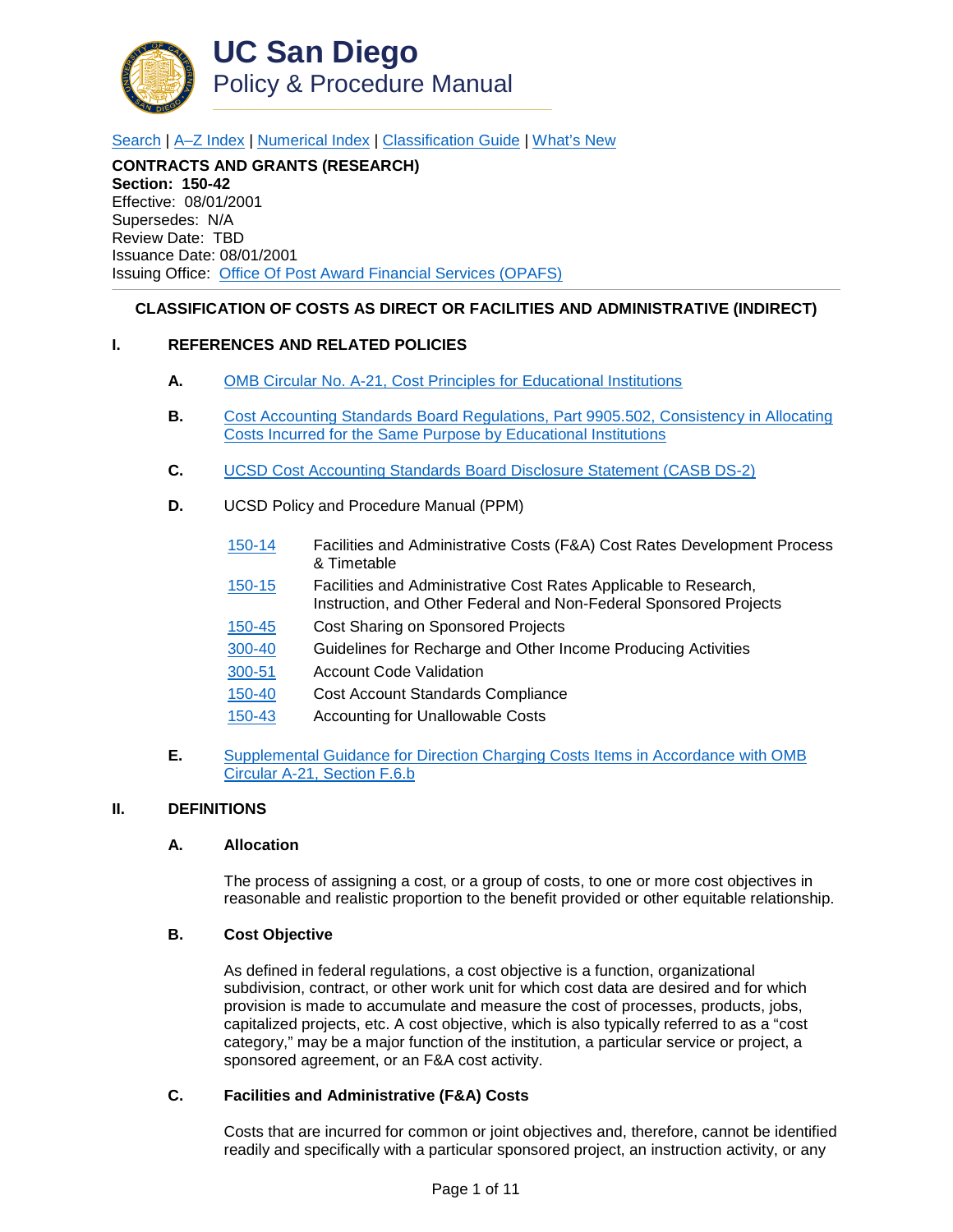other institutional activity and cannot be directly charged. A grouping of incurred costs that is identified with two or more cost objectives but not with any final cost objective is referred to as an F&A cost pool. F&A costs are also referred to as "indirect" costs.

## **D. Indirect cost**

See C., "Facilities and Administrative Costs above."

# **E. Labor Clearing Fund**

A labor clearing fund is a method of capturing and assigning the labor costs of academics, staff, and students who work on multiple projects, whose work involves frequent changes in assignments or funding sources, and where the individual's effort satisfies the requirements for direct costs as described in this policy (Section  $V - B$ . *Treatment of Costs as Direct*). Refer also to PPM [300-40,](http://adminrecords.ucsd.edu/PPM/docs/300-40.HTML) Exhibit D.

## **F. Like and Unlike Circumstances**

The consideration of whether a particular type of cost may sometimes be charged direct and sometimes indirect involves assessment of various factors to determine whether "unlike" circumstances may exist to justify differing treatment of a cost. Examples of unlike circumstances include the direct charging of utility costs for the supercomputer facility, or other situations when a particular cost type or amount represents a level of service or support that is over-and-above the normal level of service or support provided by the campus to all projects or activities.

## **G. Major Project**

A major project, as defined in [OMB Circular A-21](http://www.whitehouse.gov/omb/circulars_a021_2004) and used in this policy, is one that requires an extensive amount of administrative or clerical support that is significantly greater than the routine level of such services provided by academic departments. See [Supplement](#page-9-0) II for examples of "Major Projects".

# **III. BACKGROUND/SCOPE**

- **A.** [OMB Circular A-21,](http://www.whitehouse.gov/omb/circulars_a021_2004) Cost Principles for Educational Institutions (A-21), provides principles for determining costs applicable to research and development, training, and other sponsored work performed by colleges and universities under grants, contracts, and other agreements with the federal government. This includes guidance regarding the classification of costs as direct or F&A (indirect). Among its other provisions, [OMB](http://www.whitehouse.gov/omb/circulars_a021_2004)  [Circular A-21](http://www.whitehouse.gov/omb/circulars_a021_2004) requires consistency in the treatment of costs, identifies certain costs as being normally F&A, provides examples of when normally F&A costs may be considered direct, and establishes recovery ceilings or "caps" on F&A cost recovery.
- **B.** [OMB Circular A-21](http://www.whitehouse.gov/omb/circulars_a021_2004) was revised in 1996 to incorporate four cost accounting standards applicable to educational institutions that had previously been promulgated by the Cost Accounting Standards (CAS) Board under Public Law 100-679. One of these standards, [CAS 502,](http://www.ecfr.gov/cgi-bin/text-idx?c=ecfr;sid=8afc54baa67b219009d0498d24a0ed75;rgn=div5;view=text;node=48%3A7.0.11.26.6;idno=48;cc=ecfr#se48.7.9905_1502) Consistency in Allocating Costs Incurred for the Same Purpose, specifically addresses the need for consistency in the treatment of costs as direct or F&A in similar circumstances.
- **C.** Along with the requirement to comply with four standards, the CAS Board imposed a cost accounting disclosure requirement on certain institutions receiving large amounts of federal funding. This disclosure requirement applies to UCSD and includes a requirement that the institution's criteria for distinguishing direct from F&A costs be described and consistently followed.
- **D.** The requirements imposed by [OMB Circular A-21](http://www.whitehouse.gov/omb/circulars_a021_2004) and the CAS Board form the basis of this policy. The criteria for classification of costs as direct or F&A are described in the campus Disclosure Statement [\(CASB DS-2\)](http://www.whitehouse.gov/sites/default/files/omb/procurement/casb_ds-2.pdf).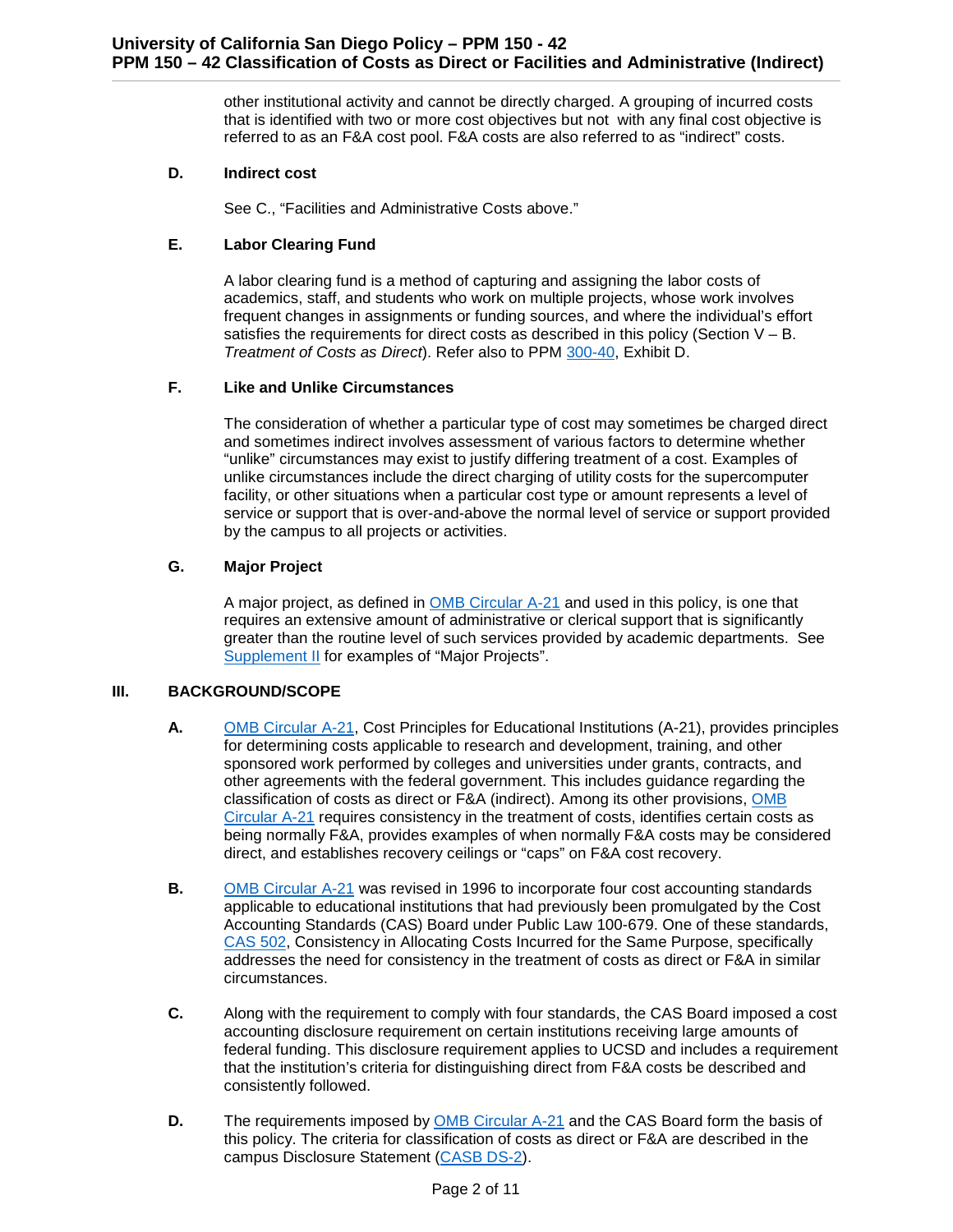- **E.** The proper classification of costs as direct or F&A is a key component of the institution's compliance with federal regulations and CAS. A determination of non-compliance may result in financial penalties for the University and could affect UCSD's ability to qualify for federal funds.
- **F.** This policy is one of several addressing issues related to CAS and compliance with federal cost accounting requirements. See Section I. for other related policies.

## **IV. POLICY**

The following guidelines apply to all cost accounting practices that pertain to or affect the costing of sponsored activities:

- **A.** All costs incurred for the same purpose, in like circumstances, shall be consistently classified as either direct costs only or F&A (indirect) costs only.
- **B.** No final cost objective shall be charged both direct and indirect for the same type of cost when incurred in like circumstances.
- **C.** Individuals who are responsible for submitting proposals, assigning costs, or preparing billings shall be familiar with the requirements of this procedure and with the cost classification criteria described in the [CASB DS-2.](http://www.whitehouse.gov/sites/default/files/omb/procurement/casb_ds-2.pdf) They shall comply with the requirements in these documents and shall seek guidance from designated offices when uncertain about the proper classification of particular cost types.
- **D.** The treatment of costs as direct or F&A shall be consistent both within a department and among campus departments and schools in like circumstances.

## **V. PROCEDURES**

### **A. General Guidelines for Assigning Costs**

- 1. The requirements in this procedure are equally applicable to the accounting for incurred costs and for estimates of costs to be incurred as used in proposals.
- 2. The campus [CASB DS-2](http://www.whitehouse.gov/sites/default/files/omb/procurement/casb_ds-2.pdf) sets forth cost accounting practices with regard to the distinction between direct and F&A (indirect) costs. In addition, for those types of costs that are sometimes accounted for as direct and sometimes accounted for as F&A, it sets forth circumstances for making such distinctions. The [CASB DS-](http://www.whitehouse.gov/sites/default/files/omb/procurement/casb_ds-2.pdf)[2,](http://www.whitehouse.gov/sites/default/files/omb/procurement/casb_ds-2.pdf) by distinguishing between direct and F&A costs and by describing the criteria and circumstances for allocating those items which are sometimes direct and sometimes F&A, is considered determinative as to whether or not costs are incurred for the same purpose.
- 3. Consistent with the rules and limitations imposed by this procedure, the cost accounting practices disclosed in the [CASB DS-2,](http://www.whitehouse.gov/sites/default/files/omb/procurement/casb_ds-2.pdf) and provisions of [OMB](http://www.whitehouse.gov/omb/circulars_a021_2004)  [Circular A-21,](http://www.whitehouse.gov/omb/circulars_a021_2004) costs shall be identified and charged directly to benefiting federally sponsored agreements or similar cost objectives to the maximum extent possible.
- 4. The identification with a particular activity, rather than the nature of the cost, shall be the determining factor in distinguishing a direct from an F&A cost.

# **B. Treatment of Costs as Direct**

### **Begin Revision 1/1/2002**

1. Direct costs are those costs that can be identified specifically with a particular sponsored project, an instructional activity, or any other institutional activity, or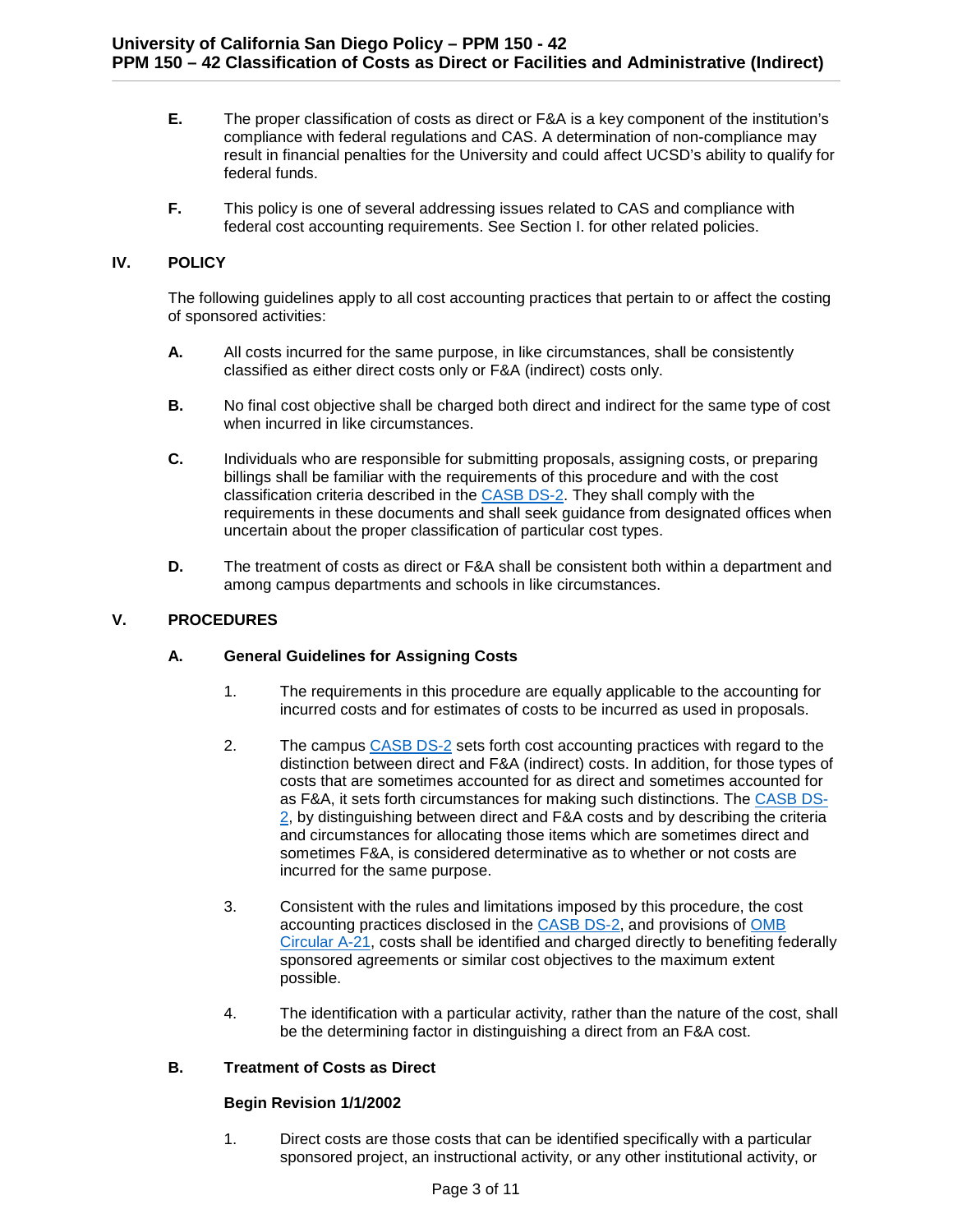that can be directly assigned to such activities relatively easily with a high degree of accuracy. Identification with the sponsored work rather than the nature of the goods and services involved is the determining factor in distinguishing direct from F&A costs of sponsored agreements.

2. Costs that are normally considered indirect may be treated as direct costs if the purposes and circumstances for which these costs are incurred are different (unlike circumstance), and they meet all of the following conditions:

### **End Revision 1/1/2002**

- a. The cost must be required to satisfy the project scope.
- b. The cost must be identifiable to the specific project with a high degree of accuracy.
- c. With regard to salaries of administrative and clerical staff as described in [OMB Circular A-21 F.6.b,](http://www.whitehouse.gov/omb/circulars_a021_2004#f) these costs may be appropriate as direct charges when identified with a "major project" (defined as a project that requires an extensive amount of administrative or clerical support, which is significantly greater than the routine level of such services provided by academic departments). Specific exceptions to the provisions of this section are allowed for:
	- (1) "uniquely-costed grants", which have a significantly reduced F&A rate applied, and are approved for the direct charging of certain costs that would otherwise be recovered via the standard overhead rate (i.e., F&A rate), and
	- (2) "institutional allowances", which by their nature are intended to pay for administrative expenses.
- d. The cost must be budgeted into the award or the agency must permit rebudgeting to allow charging of the cost.
- 3. To comply with 2 (c) above (except for uniquely costed grants and institutional allowances as noted above), both of the following tests must be met:
	- a. Definitional Test: Determine if the effort is identified with a major project. Refer to [Supplement II](#page-9-0) for examples of "major projects" and types of supporting activities that require "significantly greater than routine" effort, and determine if a particular project qualifies.
	- b. Empirical Test: Determine if the effort identifiable with a "major project" satisfies one of the following:
		- (1) The administrative or clerical effort of an individual is at least 15 percent of either (i) the employee's total annual effort or (ii) the employee's effort during a definable period within the project, or
		- (2) The administrative or clerical employee's effort has been distributed using the labor clearing fund approved for this purpose and at least 80 percent of the employee's effort is assigned to sponsored activities. (Refer to PPM [300-40,](http://adminrecords.ucsd.edu/PPM/docs/300-40.HTML) Exhibit D for a description of when labor clearing funds are appropriate and how they are used.)
		- (3) A level of administrative or clerical effort that is less than that specified in the Empirical Test may be charged direct only in exceptional circumstances. Exceptional circumstances exist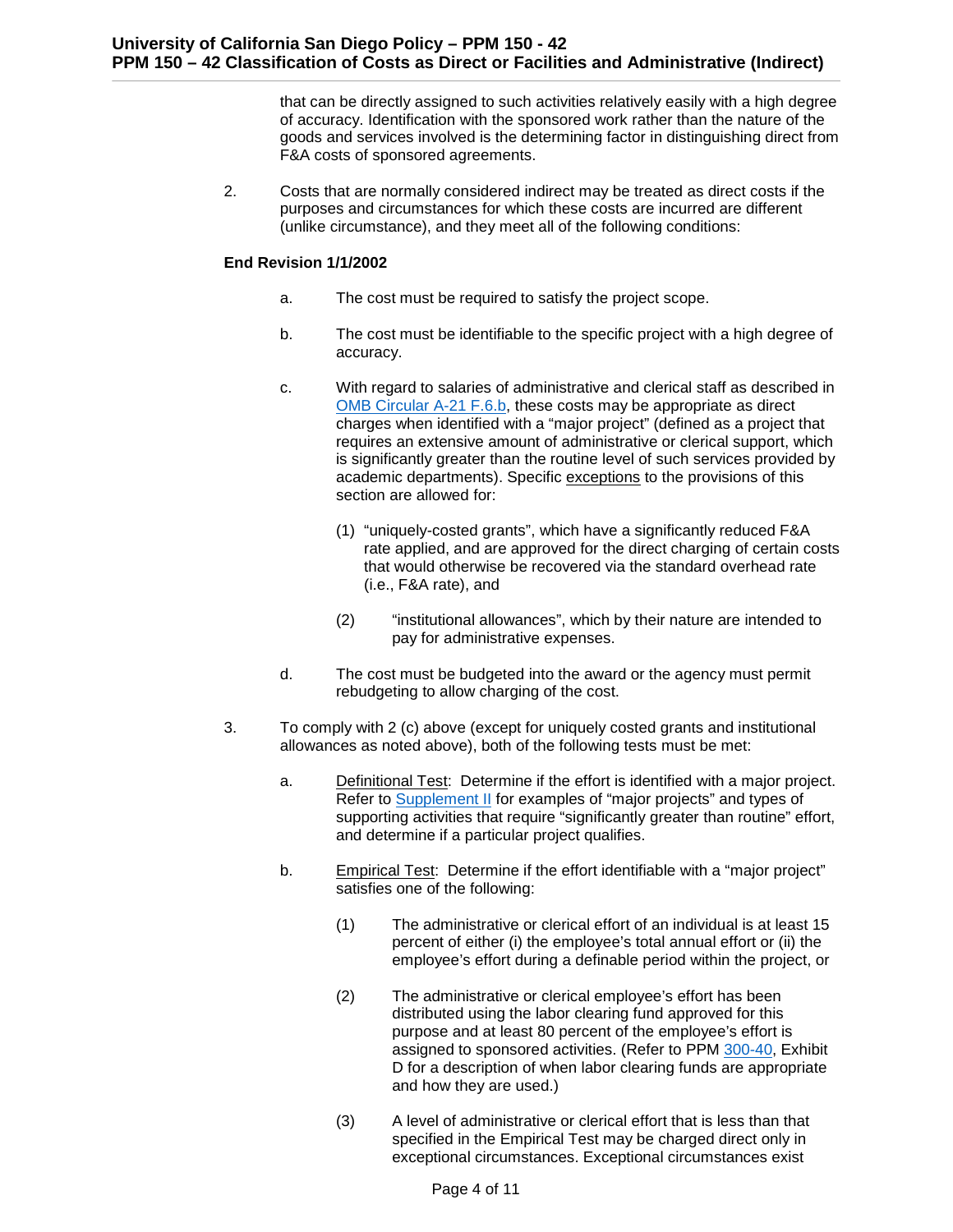where the type of administrative or clerical effort is not normally encountered at UCSD and/or adherence to this policy would result in a clear and significant inequitable cost distribution. Departments must adequately document why such effort is required to support the major project. As exceptional circumstances are expected to occur infrequently and involve unusual circumstances, the advance approval of the CAS Compliance Officer, or designee, is required.

- 4. The above criteria related to salaries of administrative and clerical staff are also presented in a decision tree format in [Supplement I.](#page-8-0)
- 5. Exceptions to the criteria above may be appropriate when:
	- a. A direct cost item is insignificant in amount. Any cost that would normally be considered direct in accordance with the criteria may be treated as an F&A cost if the amount is immaterial and similar items of similar amounts are also treated as F&A,
	- b. Minor salary charges, representing corrections to pay distributions or retroactive settlement of collective bargaining agreements, as long as the original salary charge was compliant with the provisions of this section, and
	- c. When related projects are approved and create major projects from a combination of smaller awards. In such cases, the compliance of direct administrative costs with these provisions would be determined based on the total effort across the multiple funds.

# **C. Treatment of Costs as F&A**

- 1. F&A (indirect) costs are those that are incurred for common or joint objectives and therefore cannot be identified readily and specifically with a particular sponsored project, an instructional activity, or any other institutional activity. Nor can these costs be assigned to specific benefiting activities relatively easily with a high degree of accuracy.
- 2. Costs that are not determined to be direct in accordance with the criteria provided in Section B. above shall be considered F&A.
- 3. Any type of expense that is charged to sponsored agreements as a direct cost must be consistently treated as direct and be excluded from the F&A costs allocable to sponsored agreements. UCSD accomplishes this requirement by performing a calculation called a "Direct Charge Equivalent (DCE)" to exclude such costs from its F&A cost rate proposals. Refer to [PPM 150-14](http://adminrecords.ucsd.edu/PPM/docs/150-14.HTML) ("Facilities and Administrative Cost Rates – Development Process and Timetable") Exhibit B for additional information on DCE.

# **D. Specific Considerations**

- 1. Unlike Circumstances
	- a. When costs are incurred under unlike circumstances, similar types of costs may be treated as direct under one circumstance and indirect under the differing circumstances. This does not violate the consistency requirements as long as all similar costs are treated in the same manner in like circumstances. Determining what constitutes an unlike circumstance requires evaluation of several factors. For assistance in determining potential unlike circumstances, refer to the [CASB DS-2](http://www.whitehouse.gov/sites/default/files/omb/procurement/casb_ds-2.pdf) or contact the CAS Compliance Officer, OPAFS.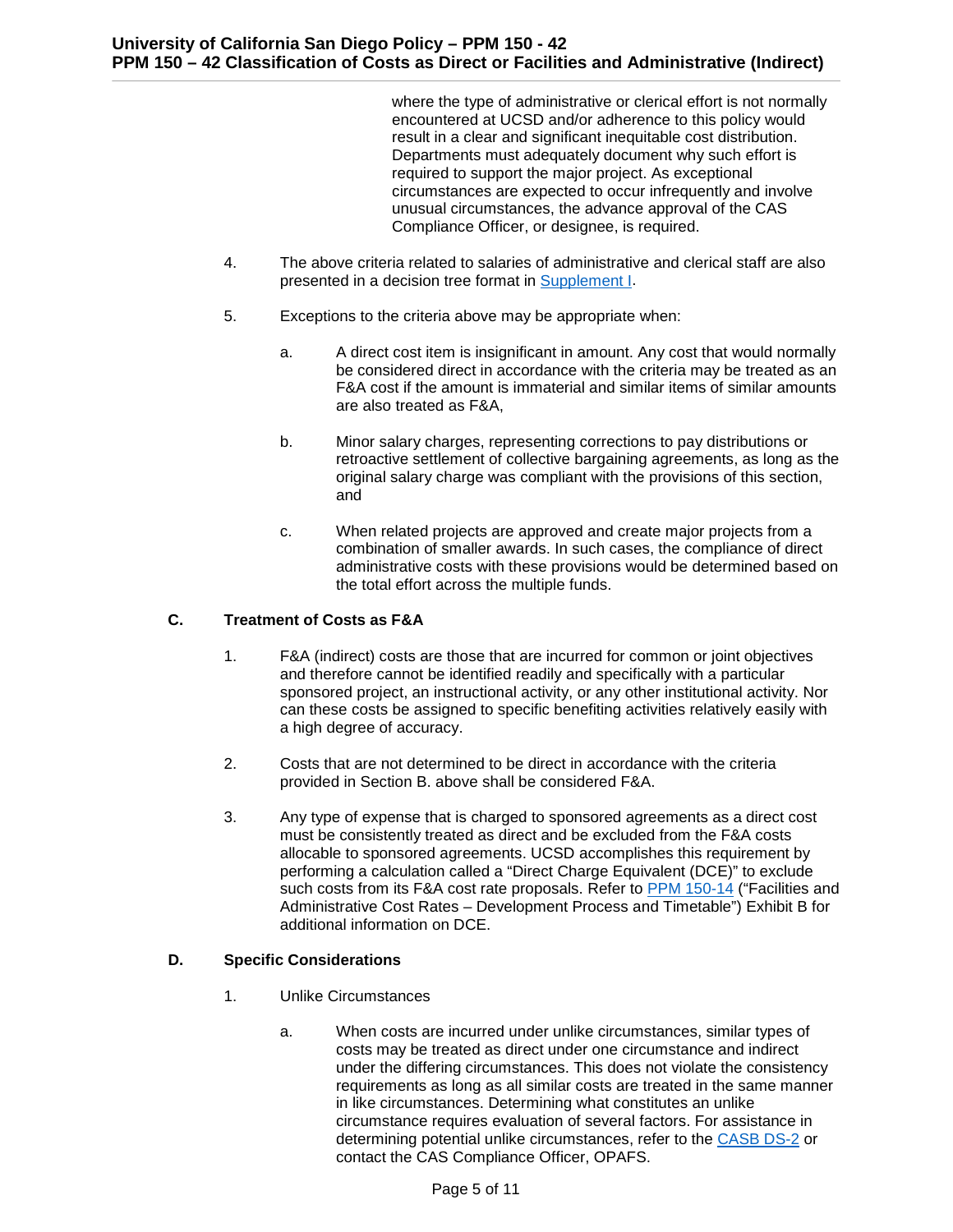- b. The willingness of a funding agency or customer to pay for a normally F&A expense as a direct cost is not sufficient to constitute an unlike circumstance under this procedure or federal regulations. Accordingly, that willingness alone shall not constitute sufficient justification for direct charging normally F&A costs.
- c. Documentation shall be maintained by departments to explain, and to serve as support during possible federal audits, the determination that unlike circumstances pertained to a specific cost or group of costs.
- 2. Cost Sharing
	- a. Cost sharing represents the commitment of University resources/ funding to supplement externally sponsored projects. The supplemental resources or funding may be required as a condition of accepting a sponsored project or may be incurred at the University's discretion.
	- b. Formal cost sharing is defined as cost sharing which meets one or more of the following criteria:
		- (1) Included and quantified in the proposal budget,
		- (2) Identified and quantified in the proposal narrative, or
		- (3) Included and quantified in the award document.
	- c. Cost sharing shall be identified to the sponsored project to which it pertains and shall absorb applicable F&A costs in the same manner as direct costs.
	- d. Refer to [PPM 150-45,](http://adminrecords.ucsd.edu/PPM/docs/150-45.HTML) *Cost Sharing on Sponsored Projects*, for a complete description of cost accounting requirements pertaining to formal cost sharing.
- 3. Recharge Centers
	- a. A recharge or service center is an intermediate cost objective in that it captures the total costs applicable to its operations and then subsequently recovers its costs by billing users at predetermined rates for the services or products it provides. Refer to [PPM 300-40](http://adminrecords.ucsd.edu/PPM/docs/300-40.HTML) for a more complete description of recharge and other income-producing activities.
	- b. Recharge center charges may be direct or F&A depending on the purpose for which the center's services or products are obtained. The criteria for determining whether these charges should be considered direct to a specific sponsored project or other final cost objectives or considered F&A shall be the same as those used for other types of costs incurred by a department.
	- c. As with other cost types, costs billed from recharge centers shall be treated consistently as direct or F&A when like circumstances exist.
- 4. Distributions Based on Payroll
	- a. Certain costs are closely associated with either employee headcount or payroll dollars and, accordingly, are distributed in the same proportion as the associated headcount or dollars of benefiting employees. Typical examples of these costs are retirement benefits, which are distributed based on the salaries and wages of eligible employees, and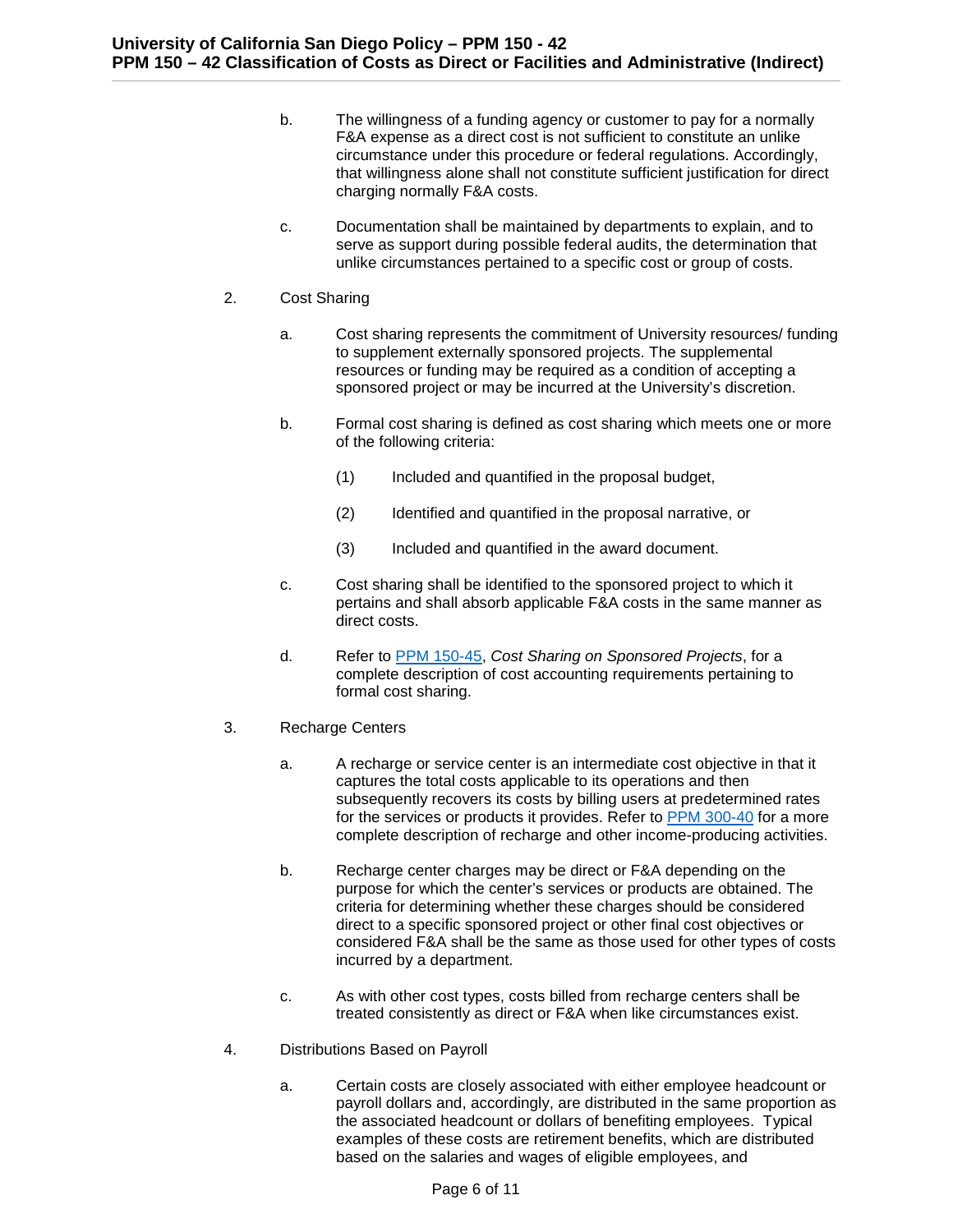telecommunications and network costs, which are distributed as a monthly charge to each knowledge worker.

- b. Certain other fringe benefit costs are identified to the specific employees for which the costs are incurred. Examples include medical insurance, workers compensation insurance, and FICA contributions.
- c. For either of these allocation methodologies, the fringe benefits or other costs shall be classified as direct or F&A in the same ratio as the labor headcount or payroll dollars with which they are associated. Likewise, those costs that are classified as direct shall be apportioned among programs in the same ratio as the salaries of the individual or individuals with which they are associated.
- 5. Telecommunications and Network Access Costs
	- a. Using a payroll-based distribution described above, data and voice network access costs are charged to benefiting communication users, according to the level of assignment (FTE), and the location and corresponding benefits received. The monthly access fee charged to communication users is assigned to specific sponsored agreements and other fund sources in the same proportion as their salaries.
	- b. A portion of the data and voice network system, primarily consisting of capitalized campus general improvements, is funded by the campus and classified as part of campus F&A costs, consistent with the classification of other campus general improvements.
	- c. Communication users are also directly charged for other products or services that are not included in the monthly fee or the F&A general improvement amount. These include items such as the telephone instrument, voicemail, remote access fees, connection installations, and long distance toll charges. The communication users are responsible for identifying the appropriate fund sources for these additional charges, based on a relative benefit. If an alternative allocation method is used it shall be documented.
- 6. Cost Transfers and Rebudgeting

The classification of costs resulting from cost transfers and rebudgeted programs must adhere to the requirements of this procedure, the [CASB DS-2,](http://www.whitehouse.gov/sites/default/files/omb/procurement/casb_ds-2.pdf) and [OMB](http://www.whitehouse.gov/omb/circulars_a021_2004)  [Circular A-21](http://www.whitehouse.gov/omb/circulars_a021_2004) for consistent treatment of costs as direct or F&A in the same manner as the initial charges.

7. Implementing Changes

In the event that UCSD decides to change any criteria regarding how costs are classified as direct or F&A, appropriate changes will be made to this policy and to the practices described in the [CASB DS-2.](http://www.whitehouse.gov/sites/default/files/omb/procurement/casb_ds-2.pdf) Until such changes become effective, the disclosed practices and this policy shall be adhered to for classification decisions.

# **VI. RESPONSIBILITIES**

### **A. Principal Investigator/Department**

Responsible for developing proposals requesting extramural support and for assuring that all direct costs proposed and incurred comply with the requirements of this policy and meet the federal and University criteria for proposing and charging of direct costs.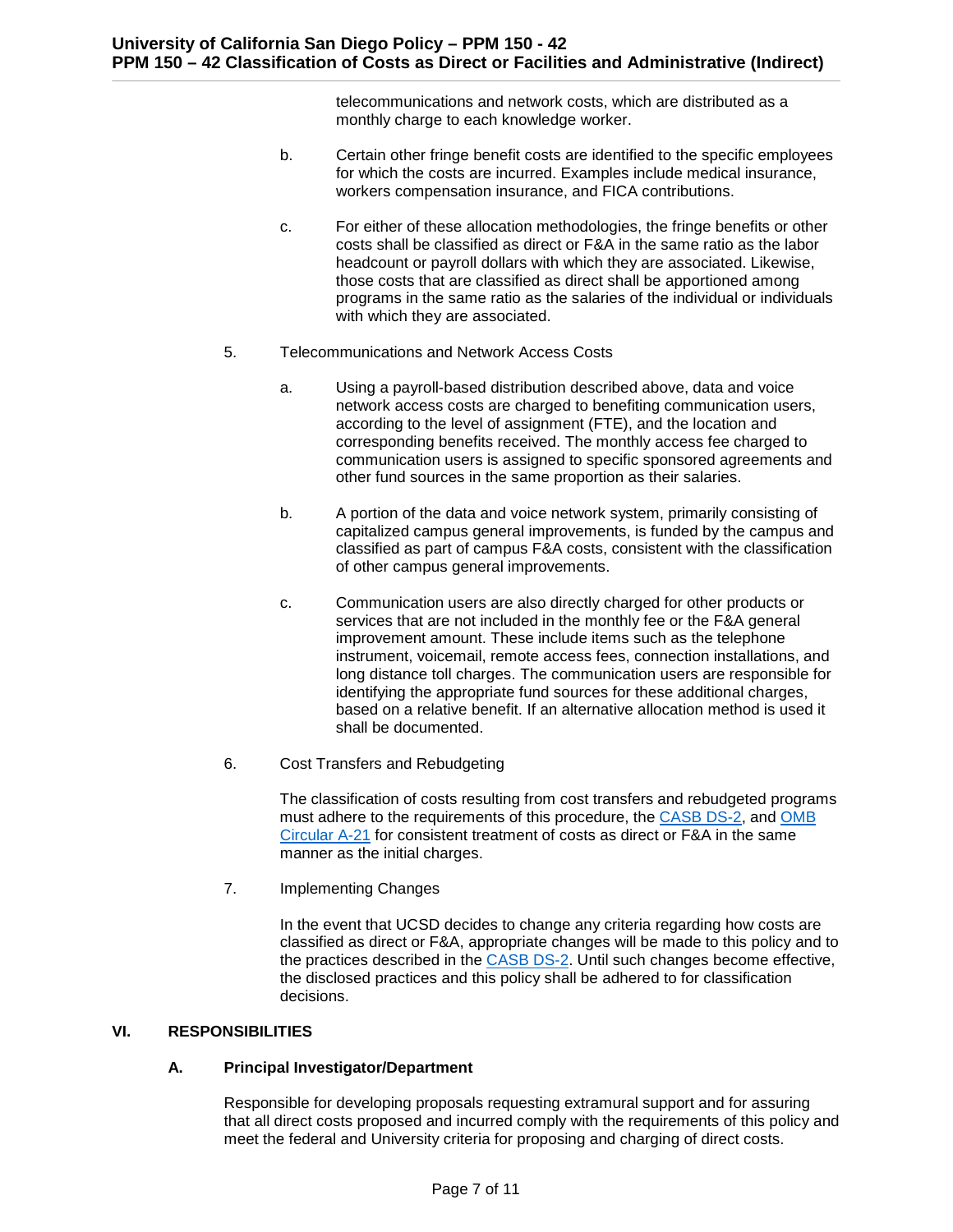## **B. Office of Contract and Grant Administration (OCGA)**

Responsible for all direct versus F&A cost issues and inquiries related to proposal development and preaward activities, and for negotiation of project terms and conditions.

### **C. Financial Analysis Office**

Responsible for all direct versus F&A cost issues relating to campus recharge activities, and to the development and negotiation of F&A cost rates.

## **D. Office of Post Award Financial Services (OPAFS)**

Responsible for all direct versus F&A cost issues relating to project accounting, financial reporting, effort certification, and other post-award aspects.

## **E. CAS Compliance Officer**

The CAS Compliance Officer for UCSD is the Director of the Office of Post Award Financial Services (OPAFS). The Director has operational authority and responsibility to ensure that UCSD maintains a reasonable level of compliance with CAS requirements.

## **F. Audit & Management Advisory Services**

Responsible for conducting a recurring program of audits to evaluate business processes and activities, and the adequacy of departmental and division internal controls to provide reasonable assurance of compliance with appropriate federal and state regulations, and University policies and procedures.

# **G. Office of the Controller**

Overall responsibility for direct versus F&A compliance and cost implementation.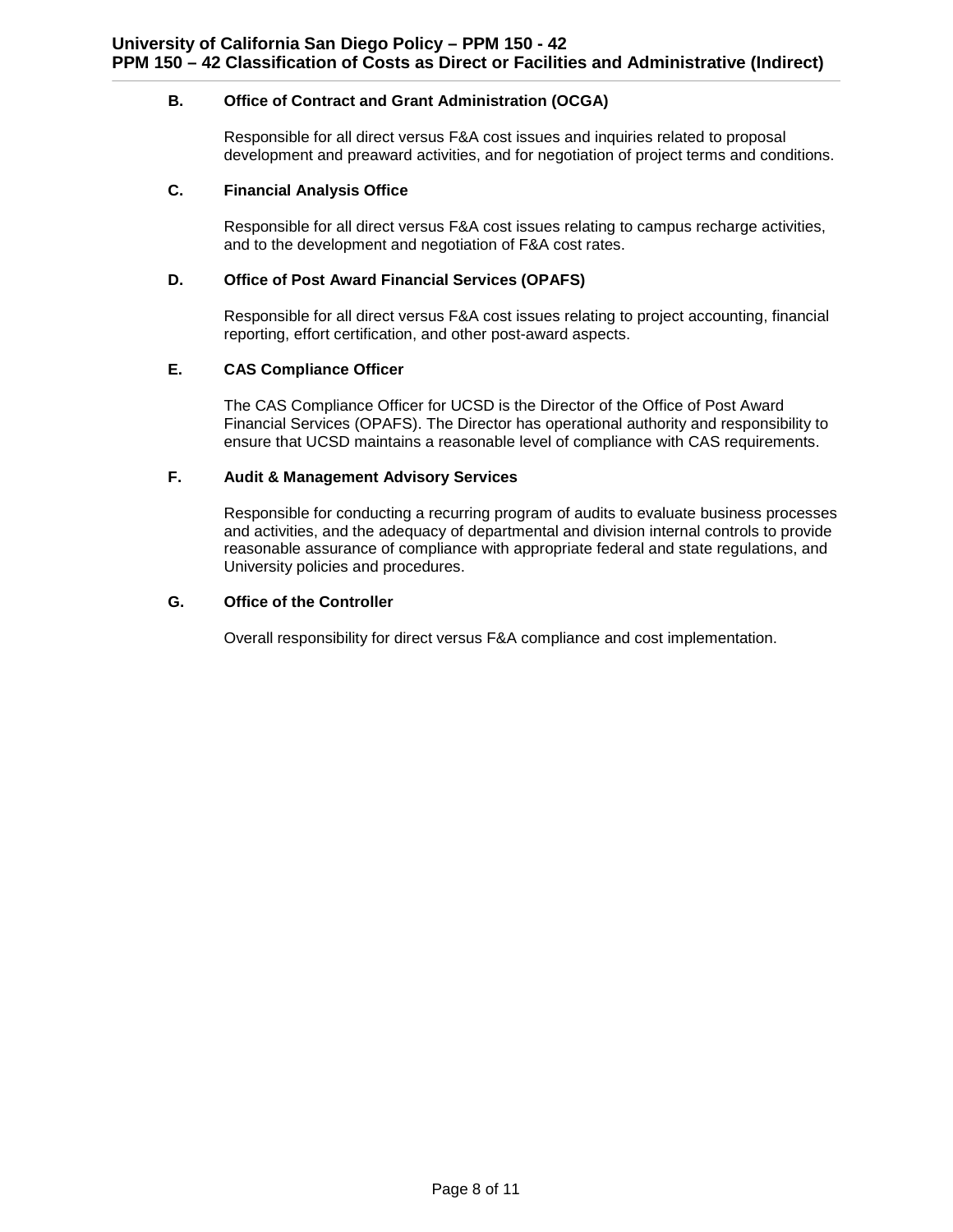

[Search](http://adminrecords.ucsd.edu/ppm/index.html) | [A–Z Index](http://adminrecords.ucsd.edu/ppm/ppmindex.html) | [Numerical Index](http://adminrecords.ucsd.edu/ppm/numerical.html) | [Classification Guide](http://adminrecords.ucsd.edu/ppm/alphabetical.html) | [What's New](http://adminrecords.ucsd.edu/ppm/whatsnew.html)

**CONTRACTS AND GRANTS (RESEARCH) Section: 150-42 SUPPLEMENT I** Effective: 08/01/2001 Supersedes: N/A Review Date: TBD Issuance Date: 08/01/2001 Issuing Office:[Office Of Post Award Financial Services \(OPAFS\)](http://blink.ucsd.edu/sponsor/BFS/divisions/opafs/)



<span id="page-8-0"></span>

Page 9 of 11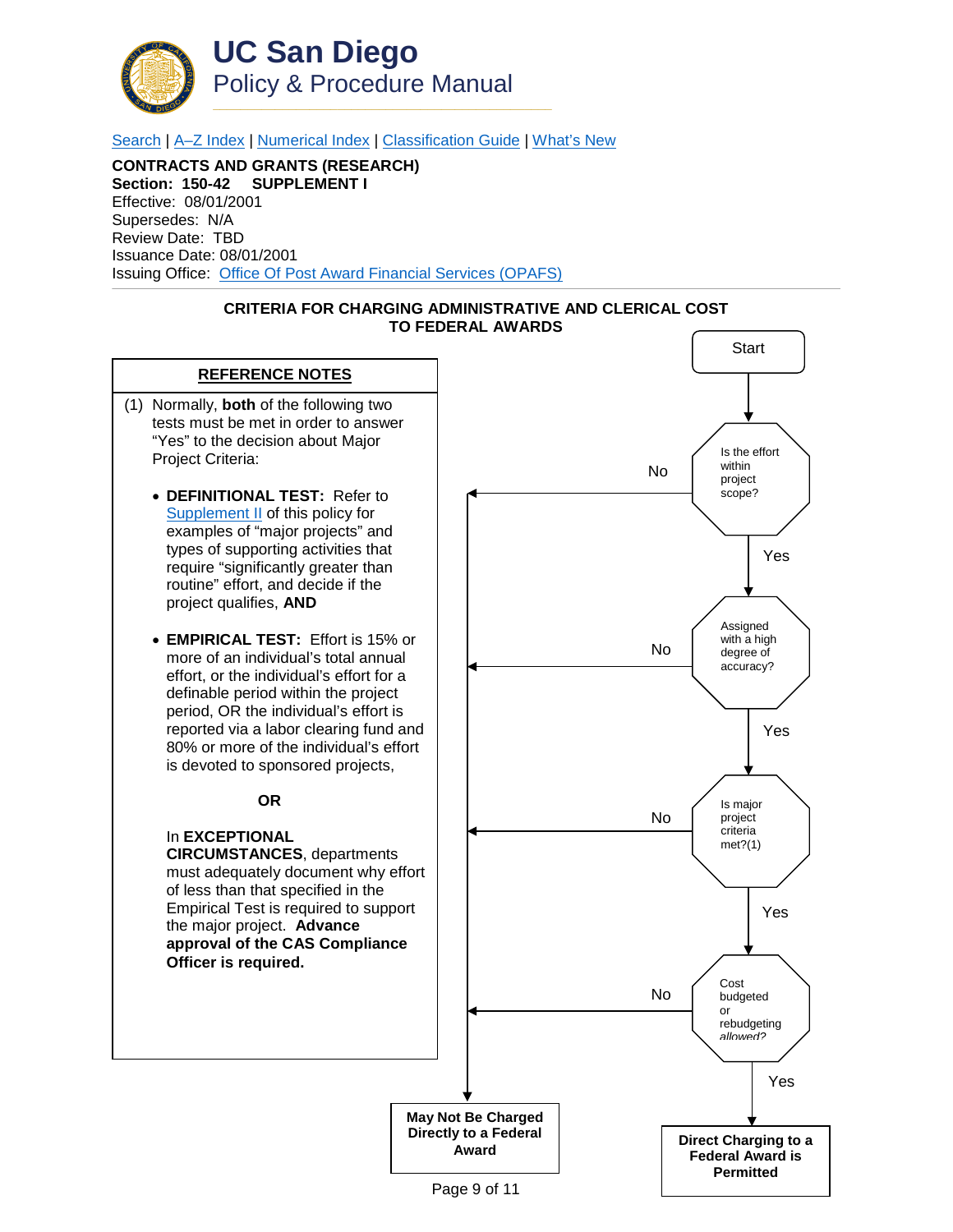

[Search](http://adminrecords.ucsd.edu/ppm/index.html) | [A–Z Index](http://adminrecords.ucsd.edu/ppm/ppmindex.html) | [Numerical Index](http://adminrecords.ucsd.edu/ppm/numerical.html) | [Classification Guide](http://adminrecords.ucsd.edu/ppm/alphabetical.html) | [What's New](http://adminrecords.ucsd.edu/ppm/whatsnew.html)

**CONTRACTS AND GRANTS (RESEARCH) Section: 150-42** Effective: 08/01/2001 Supersedes: N/A Review Date: TBD Issuance Date: 08/01/2001 Issuing Office:[Office Of Post Award Financial Services \(OPAFS\)](http://blink.ucsd.edu/sponsor/BFS/divisions/opafs/)

### <span id="page-9-0"></span>*SUPPLEMENT II*

### **EXAMPLES OF MAJOR PROJECTS**

Examples are provided below to be used in determining when salaries of administrative and clerical staff may be in support of a "major project." These are only examples and should not be considered a comprehensive listing of all possible situations.

Section I. below quotes the text of [OMB Circular A-21](http://www.whitehouse.gov/omb/circulars_a021_2004) Exhibit C. Section II. provides additional examples of types of activities in support of major projects.

## **I. OMB Circular A-21: Cost Principles for Educational Institutions, Exhibit C:**

"Examples of 'major project' where direct charging of administrative or clerical staff salaries may be appropriate.

- Large, complex programs such as General Clinical Research Centers, Primate Centers, Program Projects, environmental research centers, engineering research centers, and other grants and contracts that entail assembling and managing teams of investigators from a number of institutions.
- Projects that involve extensive data accumulation, analysis and entry, surveying, tabulation, cataloging, searching literature, and reporting (such as epidemiological studies, clinical trials, and retrospective clinical records studies).
- Projects that require making travel and meeting arrangements for large numbers of participants, such as conferences and seminars.
- Projects whose principal focus is the preparation and production of manuals and large reports, books and monographs (excluding routine progress and technical reports).
- Projects that are geographically inaccessible to normal departmental administrative services, such as research vessels, radio astronomy projects, and other research field sites that are remote from campus.
- Individual projects requiring project-specific database management; individualized graphics or manuscript preparation; human or animal protocols; and multiple project-related investigator coordination and communications.

These examples are not exhaustive nor are they intended to imply that direct charging of administrative or clerical salaries would always be appropriate for the situations illustrated in the examples. For instance, the examples would be appropriate when the costs of such activities are incurred in unlike circumstances, i.e., the actual activities charged direct are not the same as the actual activities normally included in the institution's facilities and administrative (F&A) cost pools or, if the same, the indirect activity costs are immaterial in amount. It would be inappropriate to charge the cost of such activities directly to specific sponsored agreements if, in similar circumstances, the costs of performing the same type of activity for other sponsored agreements were included as allocable costs in the institution's F&A cost pools. Application of negotiated predetermined F&A cost rates may also be inappropriate if such activity costs charged directly